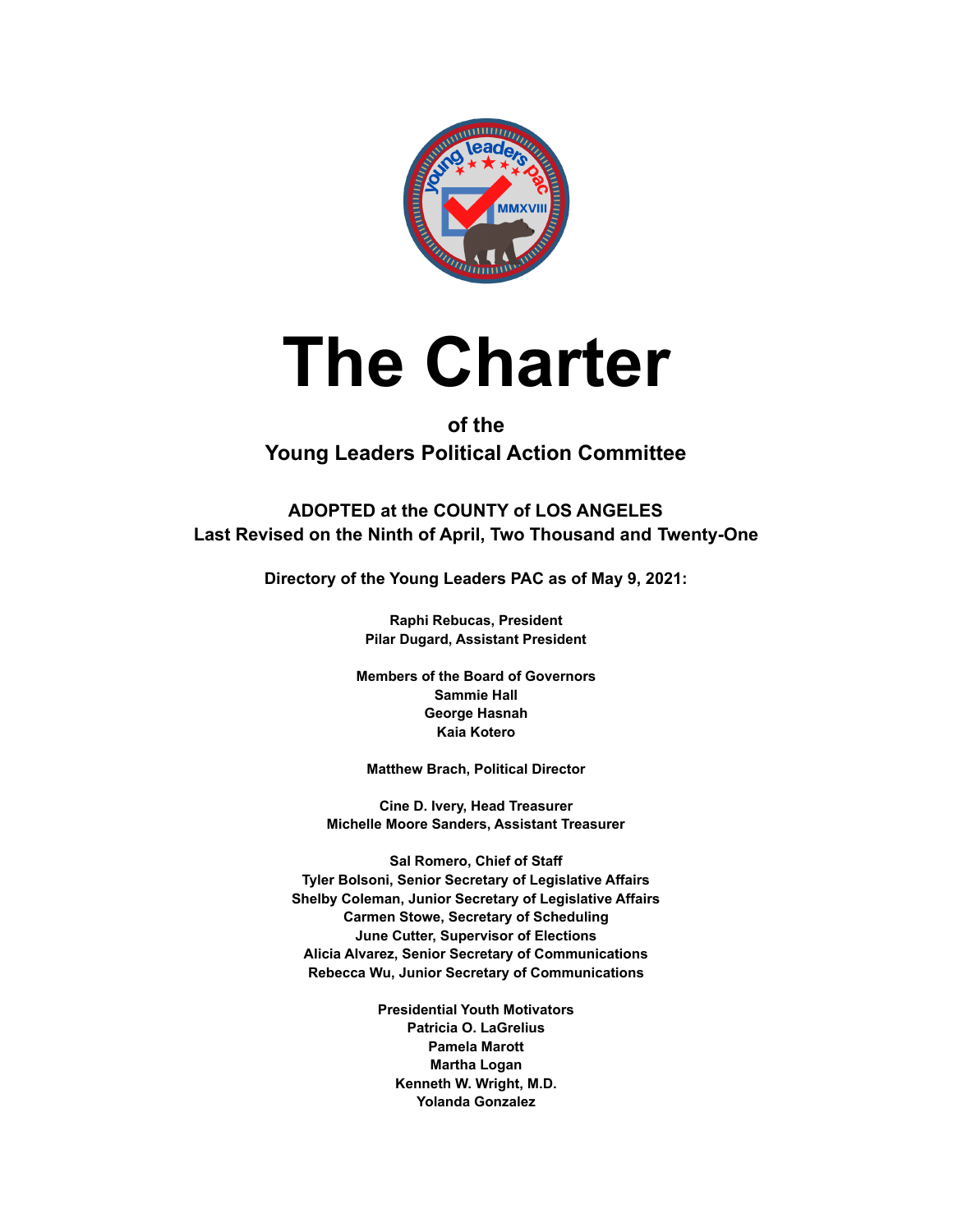#### **PREAMBLE**

The mission of the Young Leaders Political Action Committee is to continue to represent the interests of California's students in our republic with respect, diligence, and a love for community.

We believe that with advancements in technology and a large amount of exposure in the field of current events, adolescents are developing better leadership and critical thinking skills.

If elected officials do not begin to change their ways right now, the catastrophes facing our state's politicians will only be transferred onto the backs of future leaders. It is time that we restore government integrity and reunite California - establishing a generation where we tolerate each other's differences, debate our disagreements accordingly, and enforce the necessary needs of our society's members.

# **GUIDING PRINCIPLES**

- I. We believe in protecting the United States Constitution, and recognize the ability of the people to amend it when necessary.
- II. We believe that a prosperous future depends on top quality education for rising generations.
- III. We believe that there should be an abundance of job opportunities so that high school and college graduates will have an opportunity to achieve their goals.
- IV. We believe that every California student should thrive in a community rooted in strong public safety.
- V. We believe that hyperpartisanship in Sacramento and in Washington, D.C. will have a detrimental impact on future generations unless our leaders can come together to get things done.
- VI. We believe that a government best serves the interests of the people when all points of view are considered at the decision-making table.
- VII. We believe that more honest, good-hearted public servants who align with the values listed above should have the opportunity to serve the people, and represent the interests of students in public office.

# **ARTICLE I - PURPOSE**

Section 1: The organization shall be known as the *Young Leaders Political Action Committee,* and the governing board that supervises it shall be known as the *Young Leaders Political Action Committee Board of Governors.*

Section 2: The Board of Governors is organized as a representative body of all high school and junior high school students in the State of California. The jurisdiction of the Board of Governors should include, but is not limited to community outreach,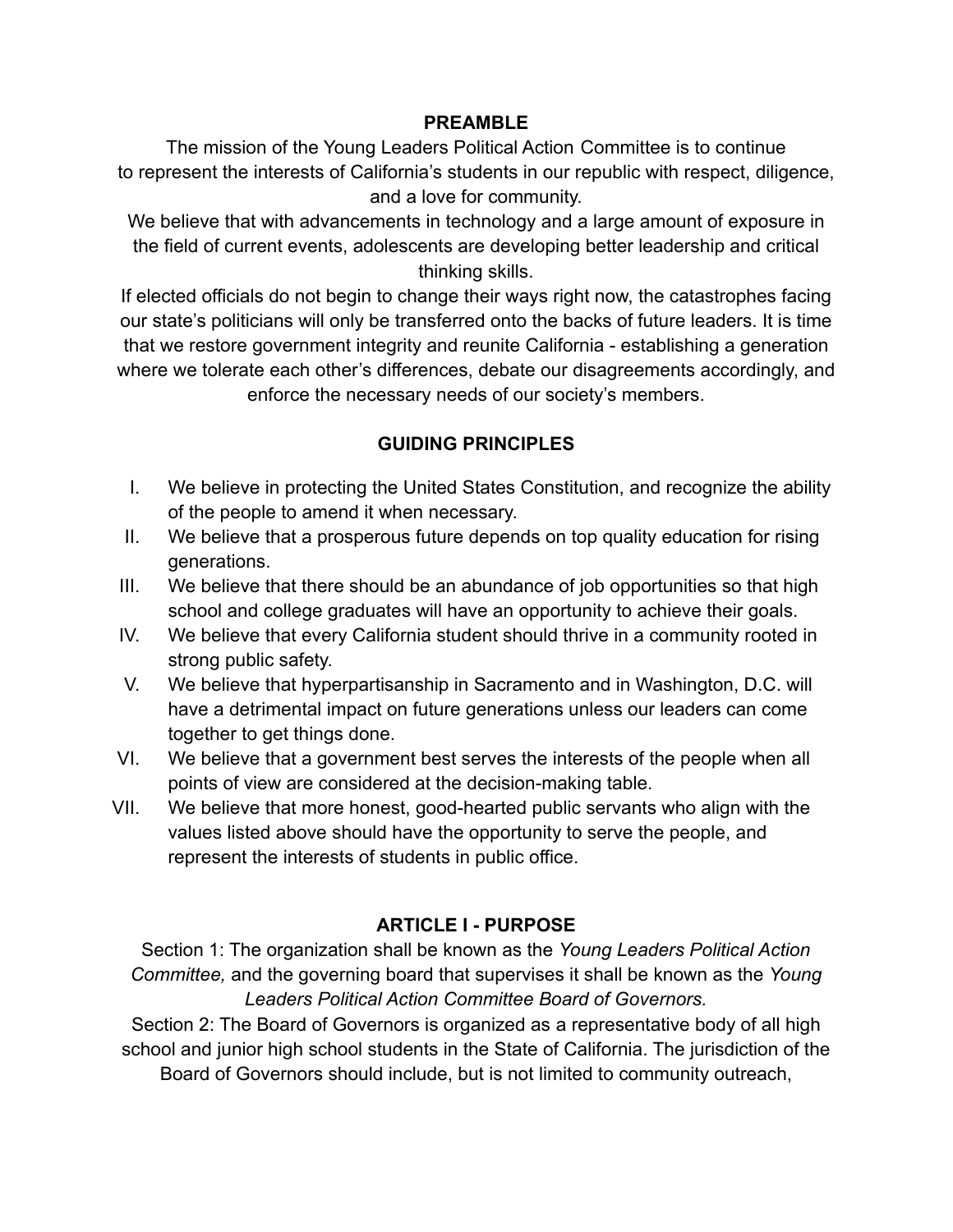fundraising and finance purposes, and to supervise the general management and fair practices of the Young Leaders Political Action Committee,

[California Fair Political Practices Commission Identification No. 1406303]. Section 3: All committee documents with the exception of correspondence and legal documents, shall use the font "Aileron Heavy" for titles and subtitles, and "PT Sans" or "Avenir" for body text.

Section 4: The Seal of the Young Leaders PAC displayed on the cover page of this Charter shall only be affixed on official documents approved by either the President, Assistant President, Political Director, Deputy Political Director, or the Board of Governors.

Section 5: The organization may be dissolved with a unanimous vote of the Board of Governors and following this vote, a memorandum informing all persons affiliated with the Young Leaders Political Action Committee of the organization's dissolution.

# **ARTICLE II - VOTING MEMBERSHIP**

Section 1: Voting membership of the Board of Governors shall consist only of the Governors, the President, and the Assistant President.

Section 2: The term "Board of Governors" shall reference the entire membership of the Board, including the President and Assistant President.

Section 3: No other classified employees, secretaries, donors, or members shall have voting privileges on any business matters with the exception of the selection of the Members of the Board of Governors before the beginning of each term of office.

#### **ARTICLE III - MEETING**

Section 1: **Monthly Meeting**. The date of the regular monthly meetings shall be the last Friday of each month unless amended by the President of the Board of Governors, who shall also, with the advice and consent of the Political Director, determine the time and place, unless the meeting is to have been explicitly stated to take place via teleconference. Zoom Communications shall be the only appropriate method to conduct virtual meetings, and in the event of a Zoom Communications teleconference, all Members of the Board of Governors must have their cameras on at all times. Section 2: **Special Meetings.** Special meetings may be called only by the President or the Assistant President at any time, however no voting is to take place unless a quorum is reached. Any special meeting scheduled on a Sunday shall be either cancelled, or rescheduled to a later date.

Section 3: **Notice.** Notice of each meeting shall be given to each voting member and the Political Director, by either electronic mail or text message from the President or Assistant President, no less than twenty-four hours before the meeting. Section 4: **Text Messages.** The Board of Governors may not transact official business via SMS, with the exception of the confirmation of guest speakers and the adding or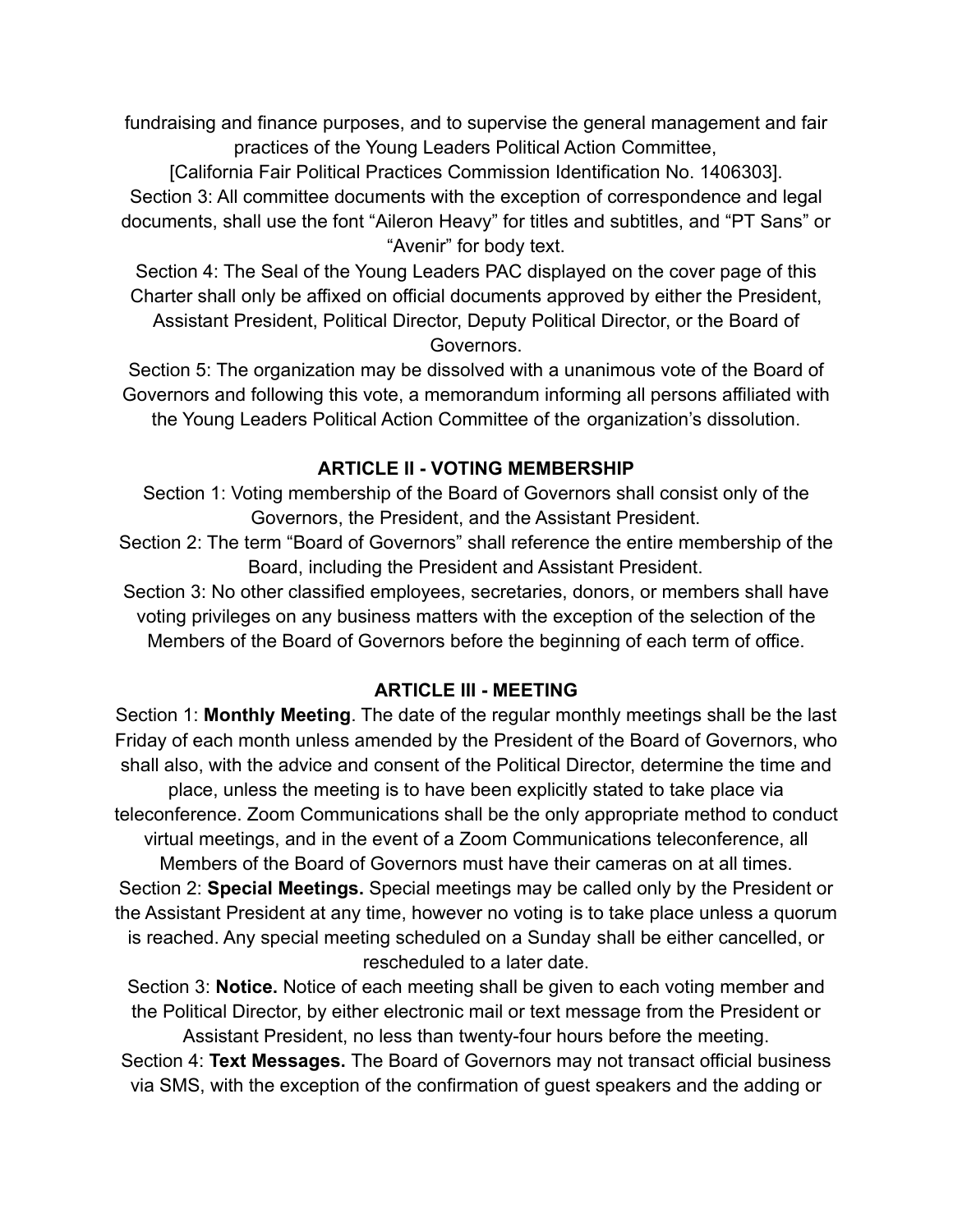rescinding of agenda items for upcoming meetings. Conducting any sort of business over messages is strongly discouraged, no roll call vote conducted over text shall ever be recognized as settled policy, and any matters relating to the jurisdiction of the Board of Governors decided via electronic message shall be made public record.

Section 5: **Recording.** All meetings of the Board of Governors shall be recorded, and the general public shall be entitled to see footage of the recording if requested in writing by the individual to the President of the Board of Governors.

#### **ARTICLE IV - BOARD OF GOVERNORS**

Section 1: **Board Role, Size, Compensation.** The Board is primarily responsible for representing the interests of California's students in the United States. The Board shall have no more than five members and no fewer than three members. By default, all vacancies shall be considered filled when there is one sitting President, one sitting Assistant President, and three Governors. The board is entitled to absolutely no financial or personal compensation other than reasonable expenses subject to approval by the Board of Governors itself.

Section 2: **Meetings**. The President or Assistant President may choose to cancel a meeting at their pleasure, however the authority of the President shall override that of the Assistant President in such cases.

Section 3: **Board Selection**. All Members of the Board of Governors may hold their respective offices in good behavior. Any sitting member may renew their service at the beginning of each term if they so choose, however this choice should, and will be subject to the approval of a convention of donors and classified employees, volunteers, and agents of the Young Leaders Political Action Committee. The President shall be elected for a two year term by a supermajority ballot vote, while the Assistant President shall be elected for a five month term by the same. The Political Director shall determine the rules and structure of each election process.

Section 4: **Terms.** Each term begins on January 3rd, on every odd numbered year, and concludes on the first Tuesday in November of every even numbered year. No person may be a voting member if they have already attained the age of nineteen years, but may be a spectator or offer general counsel to sitting Members of the Board of Governors.

Section 5: **Quorum.** A quorum must be attended by at least fifty percent of the Board members before business can be transacted.

Section 6. **President of the Board of Governors.** The President of the Young Leaders PAC has all the duties of a Governor. They preside over all meetings, and serve as the official spokesperson of the organization. Their signature must be affixed to all major documents, including endorsement certificates and formal letters. They must also be responsible for presenting special awards and endorsements, unless designated elsewhere, and for appointing guest speakers during meetings. The President is also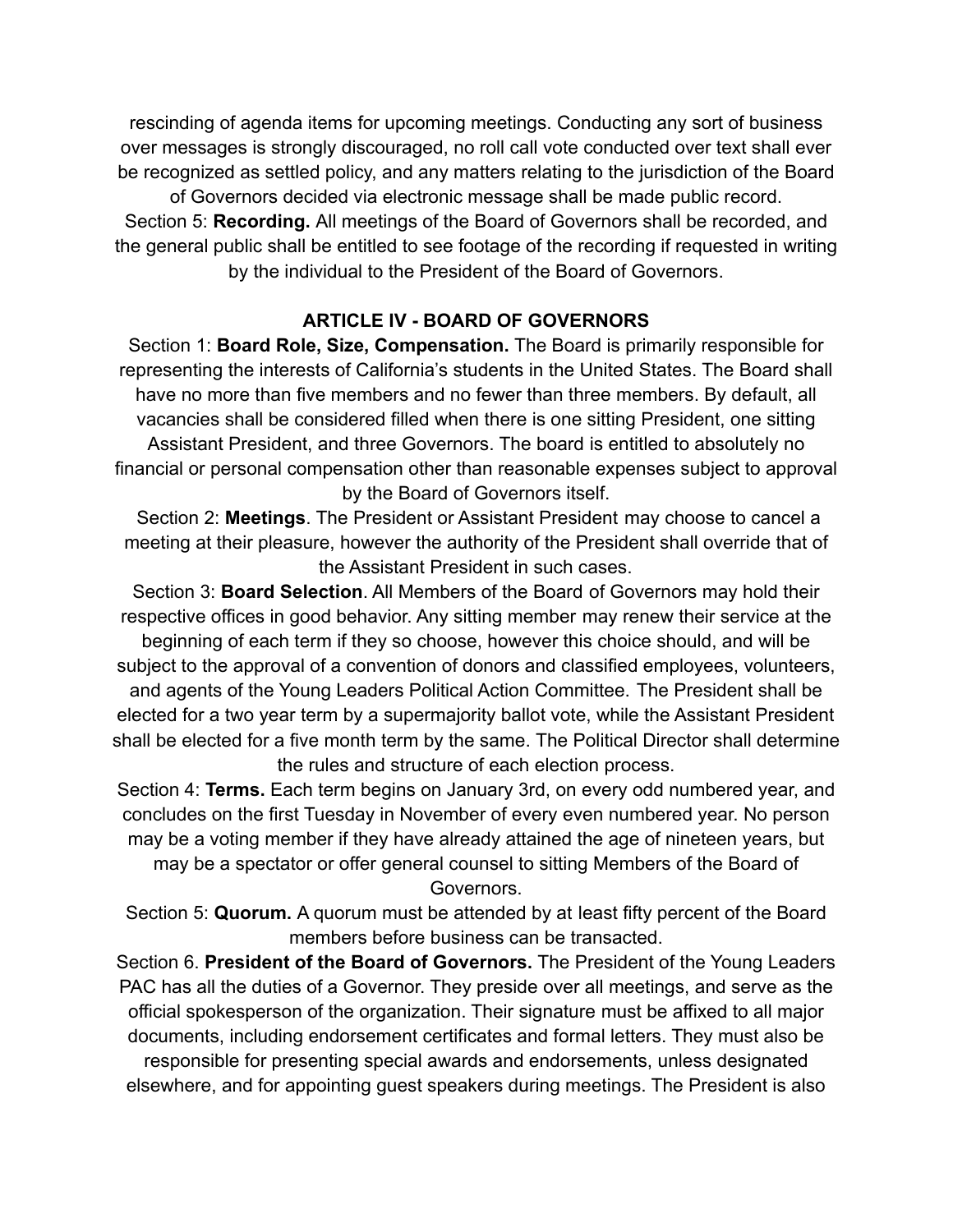the Editor-in-Chief of the committee website and all literature pertaining to the organization. The President can call Constitutional Crises. In all regular and formal functions, the President shall be referred to as "Mr./Madam President", or "Your Honor" by others present.

Section 7. **Assistant President.** The Assistant President of the Young Leaders PAC has all the duties of a Governor. In the absence, incapacity, or written request of the President, they assume the role. Their votes are to register twice when there is a tie vote. Upon assuming office, the Assistant President must choose a deputy to serve as Acting Assistant President in the event of their absence, however, only elected Assistant Presidents may break ties in the Board of Governors.

Section 8. **Members of the Board of Governors.** Governors of the Young Leaders PAC are the voting members of the organization and representatives of all California's high school and junior high school students. The Board of Governors choose candidates to endorse, interview, and investigate, and adopt a budget authorizing where monies should go. They are entrusted with the "Governor" title, and are referred to as so. In addition, Governors' signatures are affixed on every certificate of endorsement regardless of their vote on said endorsement, as well as each certificate of contribution. Members of the Board of Governors can serve so long as they are duly and rightfully appointed, and have not yet attained nineteen years of age. No member of the Board of Governors may serve in their capacity if they are outside of the State of California. Should the President be outside of the jurisdiction of the State of California, they are to notify the sitting Assistant President, and the Assistant President will execute the duties of the Office of the President in emergency or catastrophic circumstances. Should, at any time, the Assistant President be also incapacitated, they may designate anyone to serve in their capacity momentarily, so long as the nominee meets the original prerequisites to serve on the Board of Governors.

Section 9. **Political Director.** The Political Director of the Young Leaders Political Action Committee is responsible for the management of all the organization's activities, which includes advice to the Board of Governors on any matters relating to the jurisdiction of the Board. In each meeting of the Board of Governors, there shall be time allocated for any general remarks from the Political Director. The Political Director shall oversee the implementation of all decisions with which the Board of Governors shall make. The Political Director is the driver for the organization's expansion and growth, caretaker and custodian of records, and administrator of elections. They should not be participants in policy debates of the Board of Governors unless their advice is explicitly solicited, in effort to maintain the student-run nature of the Board of Governors. The Political Director is also the keeper of the Charter of the Board, and shall have the authority to interpret the Charter in cases of Constitutional Crises called upon by the President. They may, in collaboration with the President, appoint a Deputy Political Director. The Political Director must be appointed by the President and confirmed by a ¾ majority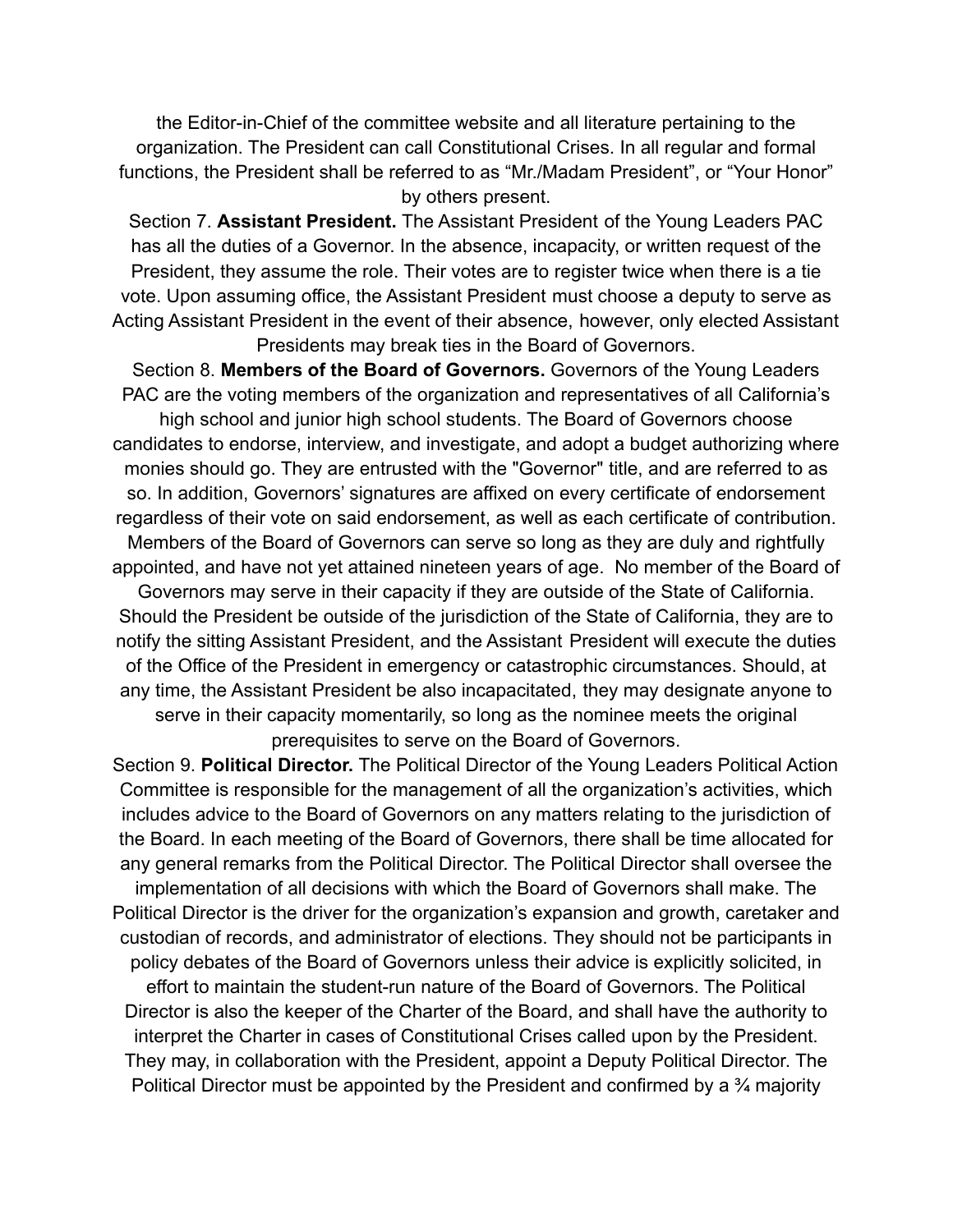vote of the Board of Governors, and can be removed from office by a simple majority vote of the Board of Governors. They shall have no voting power except for the ratification of the Charter.

Section 10. **Staff, Agents, and Employees.** The President may appoint new Cabinet Secretaries, staff, and advisers without the approval of the Board of Governors. Members of the Board of Governors and the Political Director may also appoint staff to aid in their leadership. It is encouraged that such staff members be under the age of nineteen. When new staff members are appointed, they must be enrolled and the President, Political Director or any elected official in the State of California shall administer their Oath of Office. No person may serve in two positions at this organization simultaneously. Such staff, secretaries, and employees are entitled to no financial compensation whatsoever, and no voting privileges. They may attend meetings of the Board of Governors at the discretion of the Board of Governors. Any staff member, agent, employee, or volunteer position at the Young Leaders PAC shall not be a public role, however credit shall be given where credit is due while the privacy of persons in such capacities at the Young Leaders PAC shall be respected. The President of the Board of Governors shall have the authority to terminate any staff member for any reason, or no reasons at all. The Board of Governors shall also have the authority to remove any Cabinet Secretaries, agents, staff, and advisers with a simple majority vote, in addition to the authority of undoing any or all of the policies for which such a member had enacted within their tenure.

Section 11. **Caucus.** Members of the Board of Governors can assemble caucuses when necessary. Membership of any Young Leaders PAC caucuses shall be composed only of sitting and former Members of the Board of Governors. Caucuses shall not have the freedom to raise money, but may plan events separate from those of the Board of Governors.

Section 12. **Subcommittee Assignments.** When special insight is needed on certain issues, the President of the Board of Governors or Assistant President may compose subcommittee assignments for the Board of Governors. These subcommittees may be temporary or permanent, and the assigned Governor(s) must be informed of and approve the assignment given to them. A simple majority vote of the Board of Governors may disband subcommittees when necessary. The Political Director shall keep record of which subcommittees exist, have ceased to exist, or are in consideration of existing in the future.

Section 13. **Vacancies**. The President shall have the right to appoint new Governors, cabinet secretaries, and staff members to fill in vacancies after the term has already begun with or without the advice and consent of the rest of the Board of Governors, employees, secretaries, members, volunteers, or donors of the Young Leaders Political Action Committee.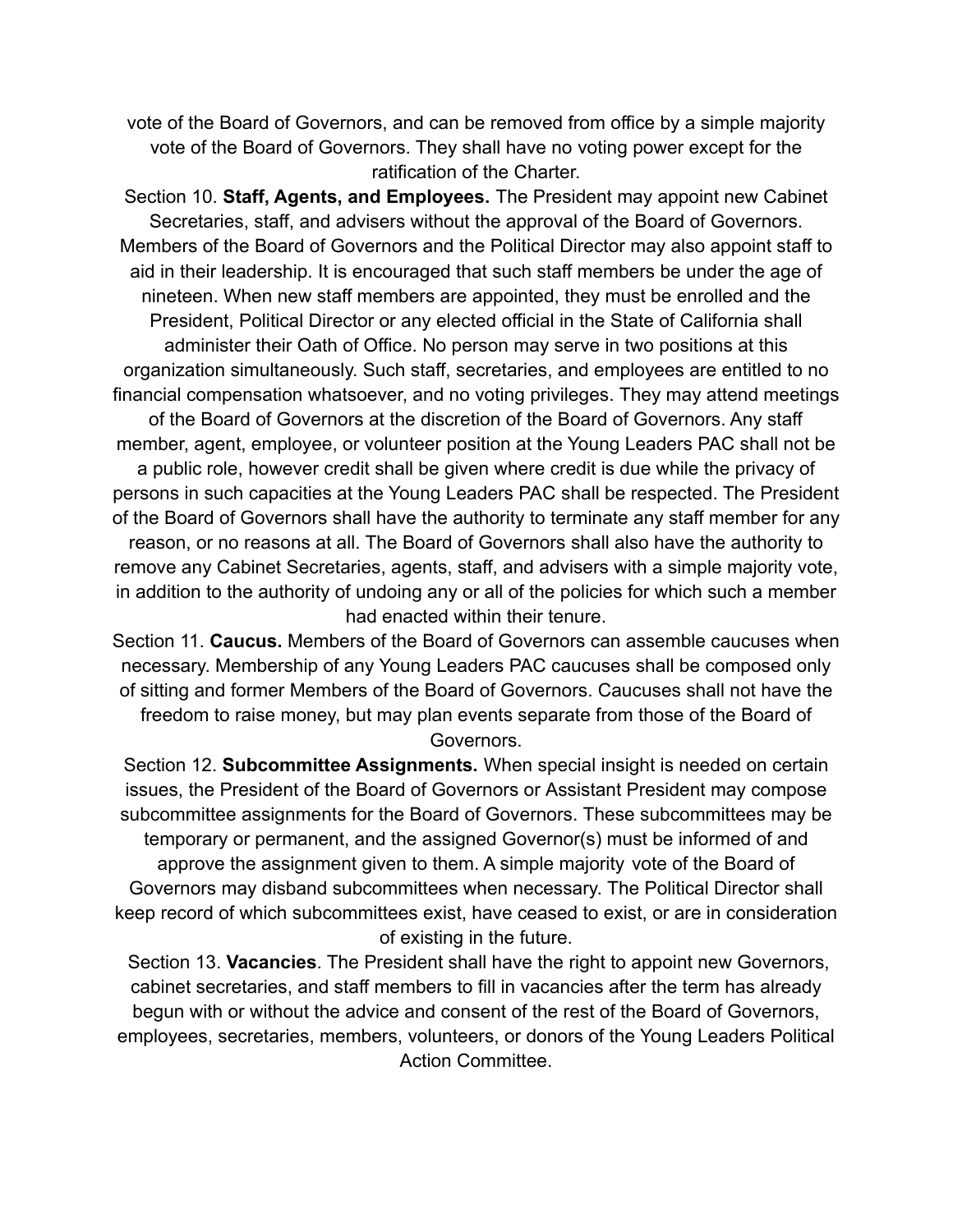Section 14. **Resignation, Termination, and Recall.** Any Governor is free to submit their resignation in writing to either the President or Assistant President, to which the

Assistant President must immediately notify the President and vice-versa. The sitting President should be able to adjudicate what is good behavior and can at any time, call on a Governor to resign. However, the Governor is only forced to leave the organization when both the President, Assistant President, and political director are in concurrence. When the President and Assistant President are both signatories to a memorandum requesting that a member be terminated, the member's voting powers and title of Governor will be automatically rescinded. If the sitting President is calling on an Assistant President's resignation, he must have the concurrence of two sitting Governors for such a call to be valid.

Upon every election for the Assistant Presidency, ballots must include an option to recall, or remove the sitting President from office. A President can only be terminated when a <sup>3</sup>/<sub>4</sub> majority of voters vote "Yes" on the recall initiative. In the event where a President is recalled, the Assistant President assumes the office for 15 days until a President is selected by the Members of the Board of Governors.

Elected Presidents, appointed Governors, and appointed Political Directors may retain their title and honor until the end of the existence of the organization, unless resolved that they should not. However, Assistant Presidents, Acting Presidents and other temporary members of the Board of Governors release their titles upon resignation or end of their role.

Section 15: **Evaluation.** At the end of each Assistant Presidential term, or "quarter," the President of the Board of Governors and the Political Director may request that certain Members of the Board of Governors, Cabinet Secretaries and/or staff members shall be subject to a standard performance evaluation. In such an evaluation, the President of the Board of Governors and the Political Director may privately ask questions in order to

reassess the role performance and fitness of the individual being subject to the evaluation. Such an evaluation may result in promotion, articles of termination**,** and may be conducted for any reason or no reason at all.

Section 16: **Oath of Office.** Each person who assumes any office in the Young Leaders Political Action Committee must take this oath with at least one witness and one individual administering the oath pursuant to the Constitution of the State of California.

*I, (state full name) do solemnly swear (or affirm) that I will support and defend the Constitution of the United States, the Constitution of the State of California, and the Charter of the Board of Governors against All Enemies Foreign and Domestic; that I will bear true faith and allegiance to the same, that I take this obligation freely and in good behaviour without any mental reservation or purpose of evasion; and that I may well and faithfully discharge the duties of the office upon which I am about to enter. So help me*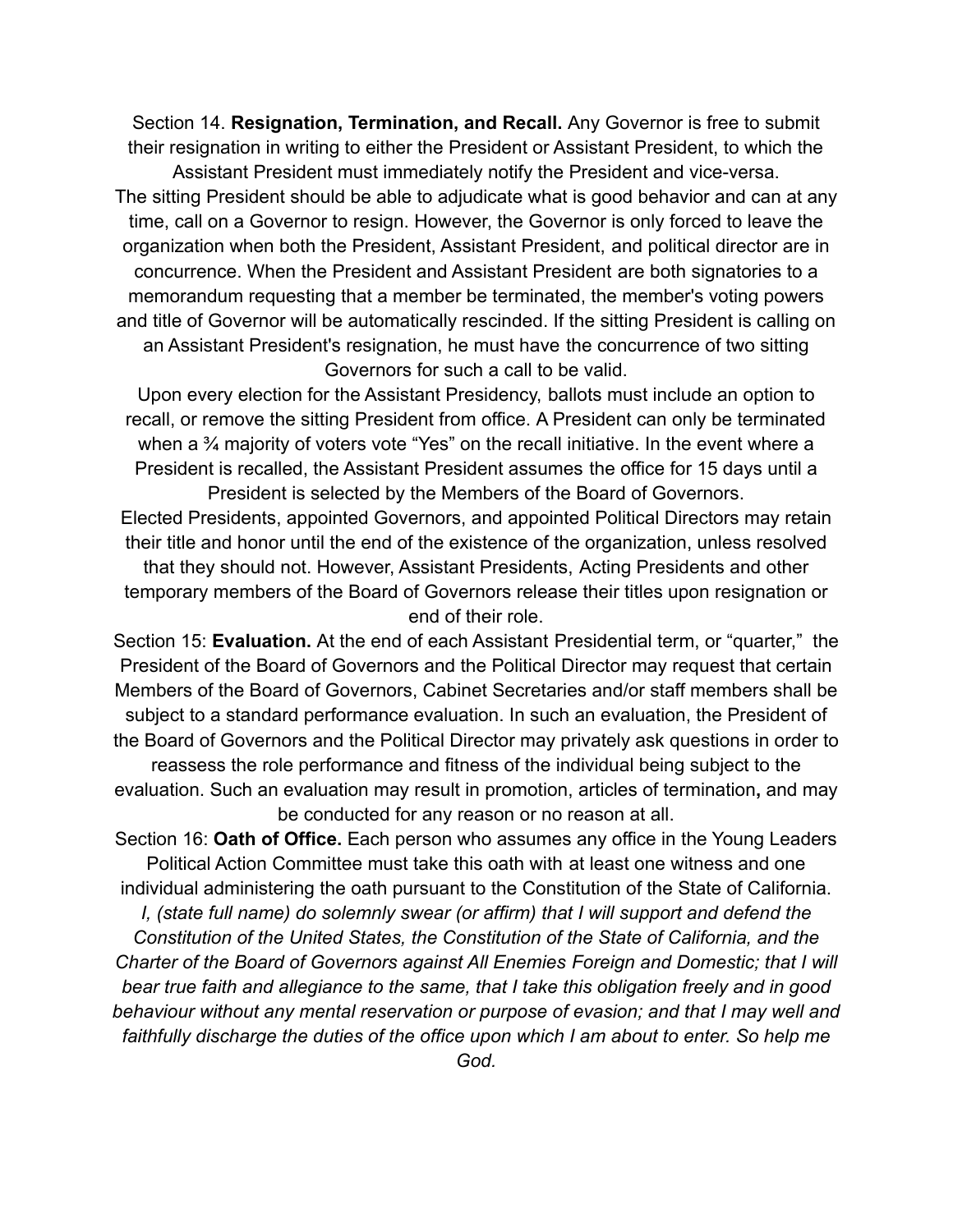Section 17: **Adjournment.** The President can adjourn a meeting at their pleasure. When a meeting is adjourned, no votes are to take place until the President of the Board calls the Board of Governors back to order. An adjournment can be overturned by the Board if a simple majority of the members present dissent to the adjournment. Section 18: **Birthday Chart.** The Political Director shall always keep a chart with an updated list of all birthdays of every person serving in a leadership capacity at the organization.

# **ARTICLE V - VOTING PROCEDURES**

Section 1: **Motions.** Any member of the Board of Governors can submit a motion at any time while the session is being recorded for any matters relating to finance, endorsement, event planning, or an amendment to an already approved proposal, the Charter of the Board, and/or any other subjects within the jurisdiction of the Young Leaders Political Action Committee.

Section 3: **Seconds**. Each motion on the floor must be verbally seconded by any other member to proceed. If no verbal concurrences are given within a considerable amount of time, the President may consider the proposal void.

Section 4: **Roll Call Vote.** The Assistant President must conduct an official roll call vote in the event of a new appointment, Charter amendment, endorsement, or finance vote

being made. All matters listed above require only a simple majority vote with the exception of Charter amendments, which require unanimous passage. In addition, financial matters may only be voted on by the Members of the Board of Governors who have successfully solicited a donation for the committee within the last calendar year. In all other matters, it may suffice if the presiding officer asks if there are any objections. If there are none, the motion will be ratified.

In a roll call vote, one must respond Aye (Yes); No; Abstain/Present (Neutral); or Recuse. A vote is still considered unanimous if the motion carried unanimously with abstentions.

Section 5: **Tie.** In the event of a tie, the Assistant President may cast their vote twice. If the Assistant President chooses to abstain when given the opportunity to cast a tiebreaker vote, the matter shall not have passed. A ratified matter may only be rescinded by the same vote threshold it had been approved with the exception of the charter.

Section 6. **Acceptance of Endorsement.** If an endorsed candidate or candidate's committee does not acknowledge receipt of an endorsement from the Young Leaders PAC within fifteen days after a vote takes place, the endorsement is considered null and void until they are to do so.

Section 7. **Administrative Summit.** An administrative summit shall take place once every Assistant Presidential term where all Cabinet Secretaries shall be invited to attend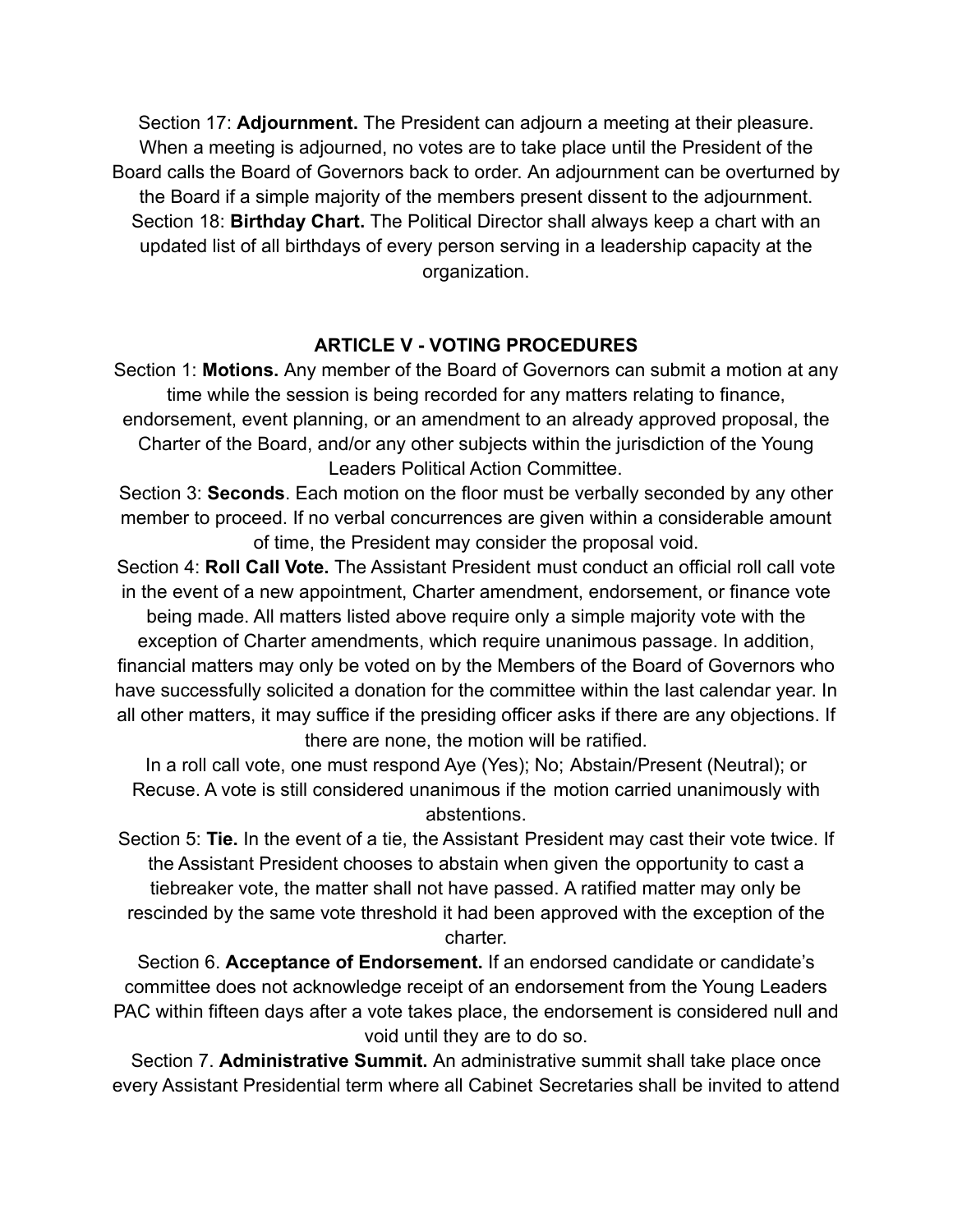live, in addition to the Board of Governors. The Board of Governors shall nominate one endorsed candidate to receive a donation from the committee. The candidate must be running for either state or local office, in accordance with the Fair Political Practices Commission, and shall have been endorsed unanimously by the Board of Governors during their first endorsement hearing. The Board of Governors shall prescribe the value of such a donation, and may choose not to give a donation at all in an effort to save resources for the next Assistant Presidential term of office. Any member of the Board of Governors who has already solicited their respective designated fundraising goal may submit a motion to make an expenditure to aid a candidate's committee at any meeting, even when the meeting is not an Administrative Summit.

#### **ARTICLE VI - DISTRIBUTION OF AWARDS**

Section 1. **Name of Award.** Only the Members of the Board of Governors may present the Young Leaders Political Action Committee service recognition. The President shall present such a recognition with distinction. This recognition is to be called the *Young Leaders PAC Award on Benevolence.*

Section 2. **Residence.** All recipients of the Young Leaders PAC Award on Benevolence must have been verified to reside in the State of California upon the time of presentation, and must have made a significant meritorious contribution to the safety, security, education, and/or well being of California youth.

Section 3. **Convicted Felons.** No recipient of the Young Leaders PAC Award on Benevolence should have ever been a convicted felon.

Section 4. **Candidates for Public Office.** No recipient of the Young Leaders PAC Award on Benevolence can be a candidate for public office at the time of presentation. Section 5. **Overriding Power.** If a candidate is selected by a member of the Board of Governors, but does not meet one of the prerequisites listed, the Board Member may bring the candidate's name to the Board of Governors, and the Board must consent unanimously before the award is presented. However, the approval of the Board for a candidate who already meets the above stated criteria is never necessary.

Section 6. **Notification.** Prior to presenting the award, the Board Member must notify the Office of the President of the Board of Governors with the name of the recipient, the recipient's city of residence, and the significant meritorious contribution they have made that is deserving of the recognition. If the President nominates a candidate for the Young Leaders PAC Award on Benevolence, he is to notify the Office of the Assistant President. Every board member should be able to share with the Board more information about their nominee when the Board of Governors convenes. Section 7. **Other Recognition.** The Board of Governors may also issue certificates of gratitude to donors for monetary and/or in-kind contributions, and for the certification of

student membership when necessary.